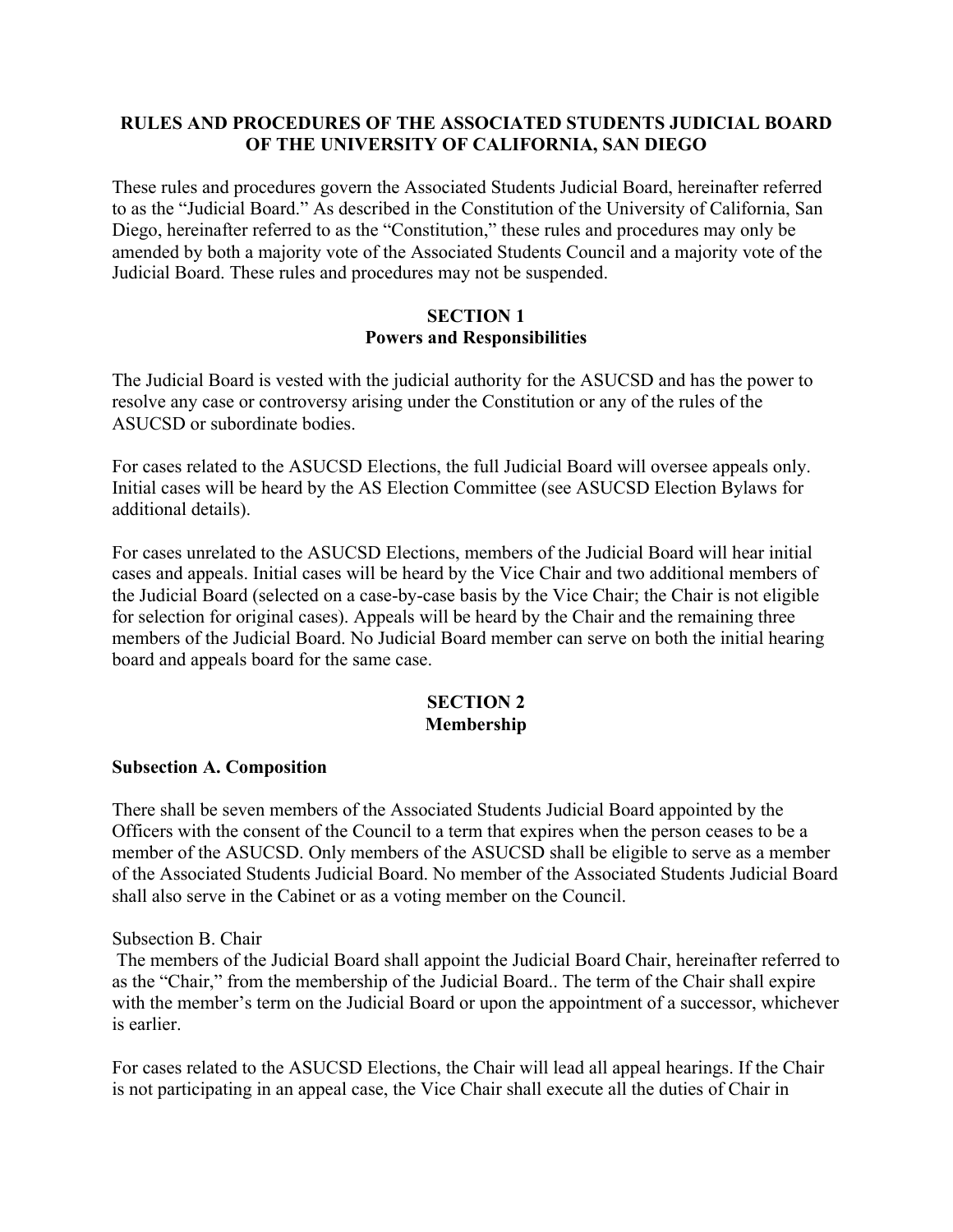connection with that appeal.

For cases not related to the ASUCSD Elections, the Chair will lead all appeal hearings. If the Chair is not participating in an appeal case, the Judicial Board members shall elect an Acting Chair, who shall execute all the duties of Chair in connection with that appeal.

## **Subsection C. Vice Chair**

The members of the Judicial Board shall appoint the Judicial Board Vice Chair, hereinafter referred to as the "Vice Chair," from the membership of the Judicial Board. The term of the Vice Chair shall expire with the member's term on the Judicial Board or upon the appointment of a successor, whichever is earlier.

For cases not related to the ASUCSD Elections, the Vice Chair will lead all initial hearings and will select two additional members of the Judicial Board to serve on each case. If the Vice Chair is not participating in an initial hearing, the Judicial Board shall elect an Acting Chair from its membership for the duration of the initial hearing, who shall execute all of the duties of the Vice Chair.

## **Subsection D. President Not a Member**

The President shall not be an ex-officio member of the Judicial Board.

## **Subsection E. Clerk of the Judicial Board**

The Clerk of the Council shall serve as the Clerk for the Judicial Board.

## **SECTION 3 Filing a Grievance**

#### **Subsection A. Standing**

Any member of the ASUCSD may file a grievance against a party alleging that the party has violated the rules of the ASUCSD.

## **Subsection B. Process to File and Assignment of Complainant's Representative**

To file a grievance, the complainant must properly complete the "Judicial Board Grievance Form" and submit the form to the Clerk within twenty-one academic days of the incident. This form must include the complainant's name and contact information, the appropriate accused party, time, date, and place of specific violations, summary of relevant supporting evidence, reason for seeking a preliminary injunction, and the signature of the complainant.

The complainant shall assign one person to act on behalf of the complainant as their designated representative; this representative may be the complainant.

#### **Subsection C. Withdrawal of a Grievance**

The complainant may withdraw a grievance by notifying the Clerk in writing. Grievances may be withdrawn any time before or during the formal hearing.

## **SECTION 4**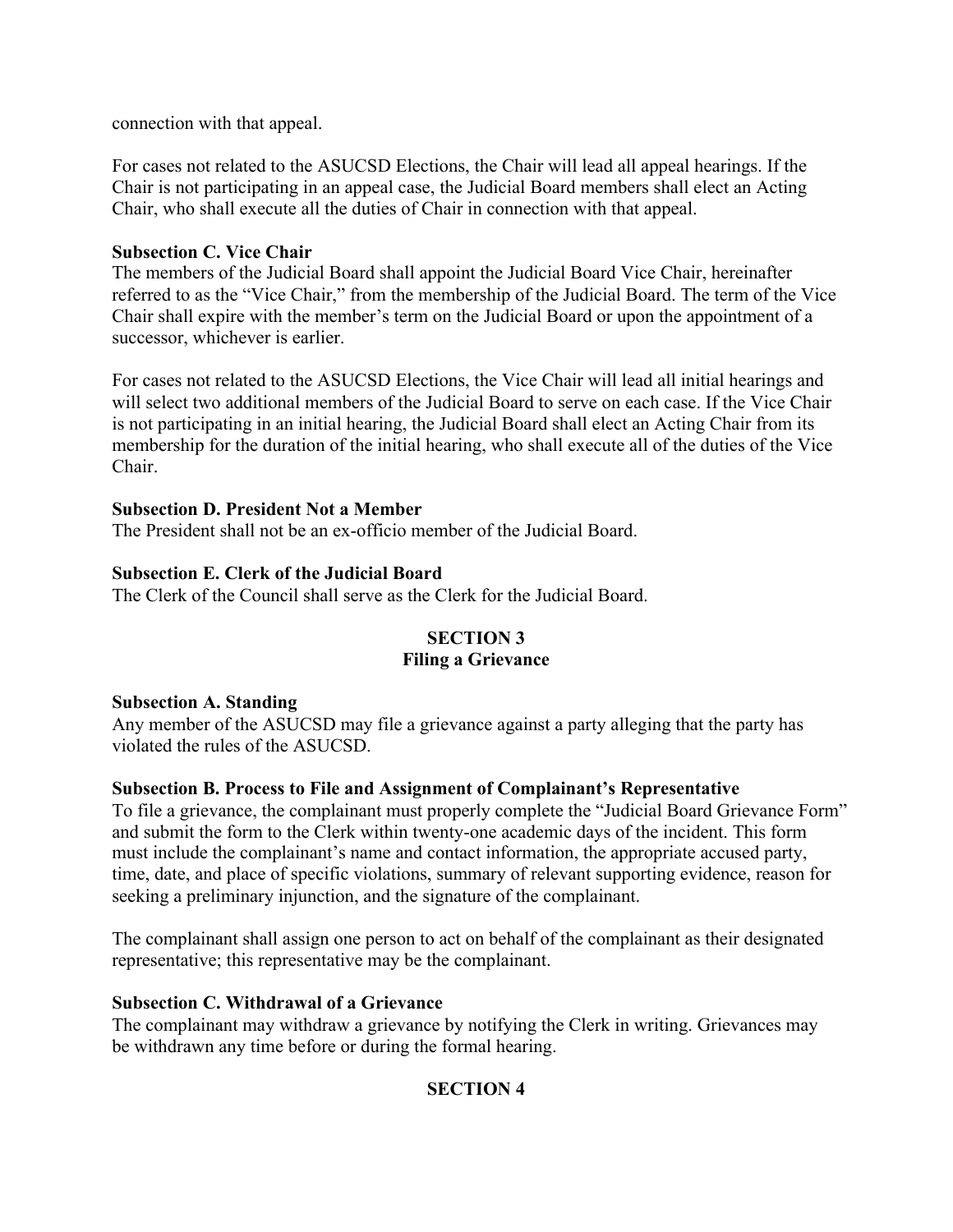### **Processing the Grievance**

**Subsection A. Notification of the Accused and Assignment of Accused's Representative**  Upon submission of the Judicial Board Complaint Form, the Clerk shall notify the accused party of the charges including a copy of the Judicial Board Complaint Form within one academic day. If the accused party is the Associated Students, the Clerk shall notify the Associated Students Council within one academic day. The accused shall assign one person to act on the behalf of the accused as their designated representative; this representative may be the accused if the accused is a person. If the accused party is the Associated Students, the Advocate General shall act as the designated representative.

## **Subsection B. Scheduling of Hearing**

The Clerk shall request copies of the schedules of the designated representatives of the parties involved for the next three weeks.

The formal hearing on the grievance must take place within fifteen academic days. A date for the formal hearing must be announced and all parties notified at least five academic days before the start of the hearing. Any request by either party to postpone the formal hearing must be submitted to the Clerk, who may grant the request only with good cause.

## **Subsection C. Request for Preliminary Injunction**

A preliminary injunction is a request made by the complainant that, if issued, prevents the accused party from pursuing a course of conduct until after the Judicial Board hearing. A preliminary injunction should only be requested if the complainant can prove that there is probable cause that the complainant's grievance will be found to be true and that the harm to be incurred if the preliminary injunction is not issued is greater than the harm to be suffered by the accused party if the preliminary injunction is issued.

If the complainant is seeking a preliminary injunction, a request must be submitted in writing to the Clerk at the time of submitting the initial grievance. The Judicial Board Chair and Vice Chair, in consultation with the Clerk and A.S. Director, shall determine whether or not a preliminary injunction is determined to be necessary within two academic days. If a preliminary injunction is issued, the Clerk and the A.S. Director will notify all parties involved and will work with the appropriate University constituents to implement the preliminary injunction. The preliminary injunction shall have no impact on the decision made by the Judicial Board during the formal hearing process.

## **Subsection D. Jurisdictional Challenge**

Within five academic days of being notified of the charges, the accused may challenge the jurisdiction of the Judicial Board to hear the dispute by notifying the Clerk in writing. The jurisdiction of the Judicial Board is outlined in Section A. If the accused challenges the jurisdiction of the Judicial Board, the Judicial Board shall hear brief arguments from both parties immediately before the start of the formal hearing.

If the Judicial Board determines that they do not have jurisdiction over the dispute, they shall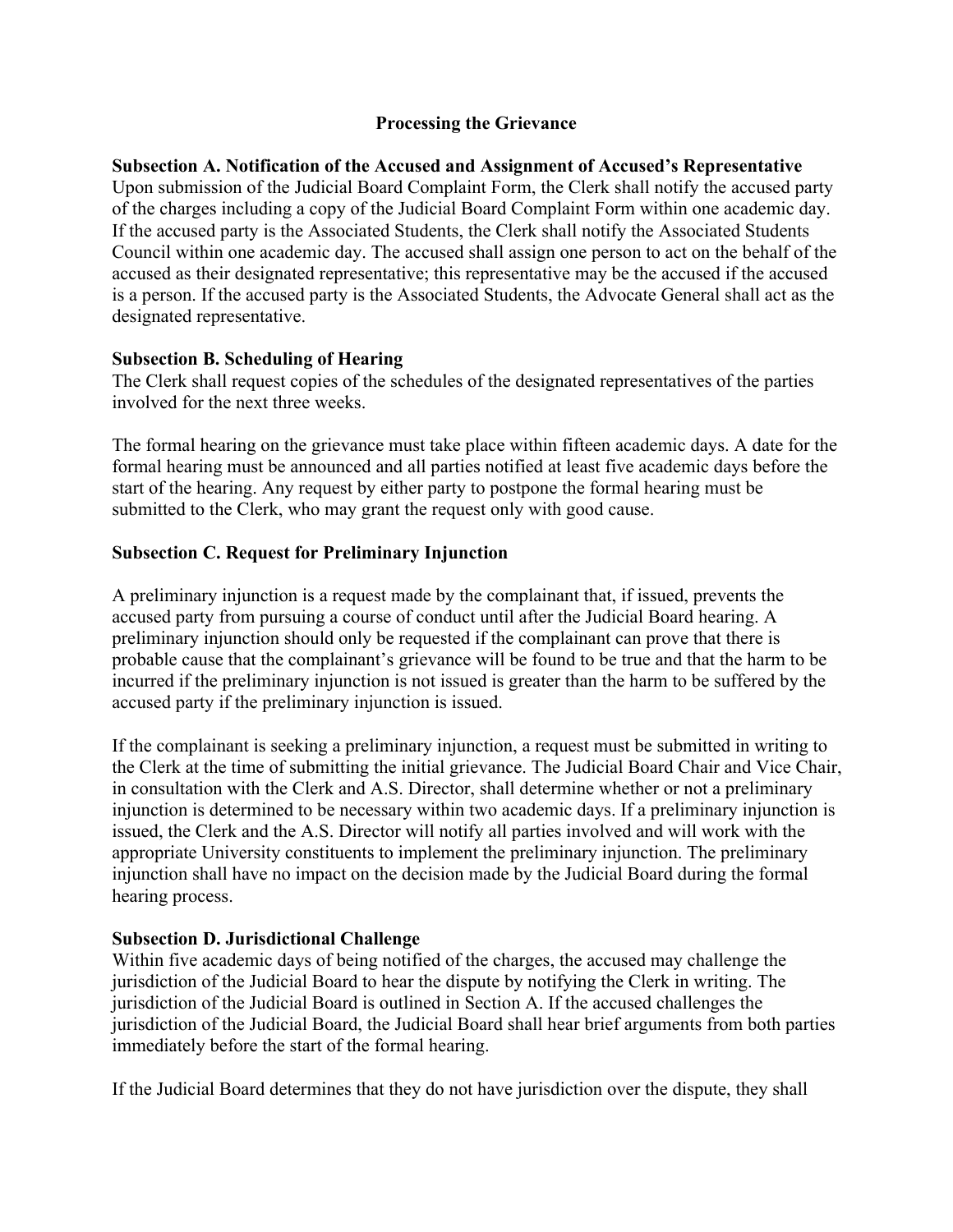notify both the complainant and the accused in writing, the case shall be dismissed and any issued preliminary injunction shall be vacated.

If the Judicial Board determines that they do have jurisdiction over the dispute and there is no jurisdictional challenge, the case shall proceed normally.

### **Subsection E. Disqualification of Members**

Members of the Judicial Board are disqualified to sit on any case to which they are a party or testifying as a witness. Members of the Judicial Board are expected to use good judgment in determining if they have a conflict of interest in a case to which they have a personal connection and disqualify themselves accordingly.

## **Subsection F. Grounds for Early Case Dismissal**

With the consent of the Judicial Board head chair, vice-chair, and the majority of the remainder of the Judicial Board members retain the option to dismiss a case prior to a hearing or an inperson meeting. For this to occur, each member must independently submit a formal statement declining the case to the AS Clerk within 48 hours of the Clerk's notice of the case submission. If a dismissal occurs, the complainant and respondent shall both be notified and an official ruling to dismiss shall be published online.

#### **SECTION 6 Formal Hearing Procedure**

For cases unrelated to the ASUCSD Elections, the Judicial Board will hear initial cases and appeals. Initial cases will be heard by the Vice Chair and two additional members of the Judicial Board (selected on a case-by-case basis by the Vice Chair; the Chair is not eligible for selection). Appeals will be heard by the Chair and the remaining threeJudicial Board members. No Judicial Board member can serve on both the initial hearing board and appeals board for a single case.

For cases related to the ASUCSD Elections, initial hearings will be held by the AS Election Committee (see ASUCSD Election Bylaws for additional details). The full Judicial Board will oversee appeals only.

The process for initial hearings and appeals for cases both related and unrelated to the AS Elections are described below:

#### **Subsection A. Exchange of Evidence**

The complainant must provide the accused with a comprehensive list of all the evidence and witnesses to be presented at the hearing at least forty-eight hours before the scheduled hearing. The accused may waive this right.

The accused must provide the complainant with a comprehensive list of all evidence and witnesses to be presented at the hearing at least twenty-four hours before the scheduled hearing. The complainant may waive this right.

#### **Subsection B. Objections to Aforementioned Procedures**

If any of the aforementioned procedures are not followed, any objections must be made in front of the Judicial Board before the start of the formal hearing. The Judicial Board will rule on the objection and may offer any proper remedy including but not limited to a postponement of the formal hearing.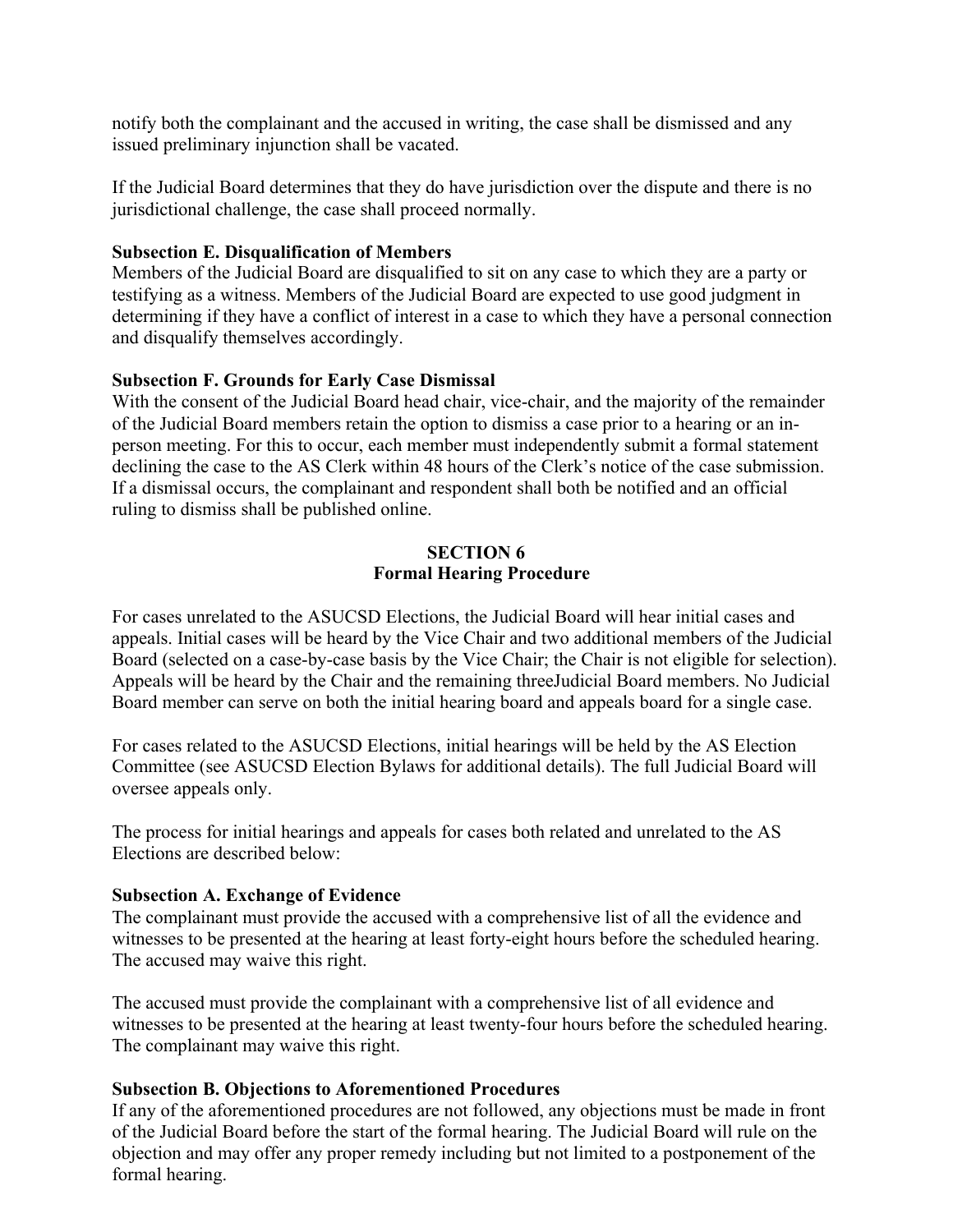# **Subsection C. Objections to Proceedings During the Hearing**

Either party's designated representative may raise an objection to hearing proceedings at any time during the hearing including but not limited to admissibility of evidence. The Chair shall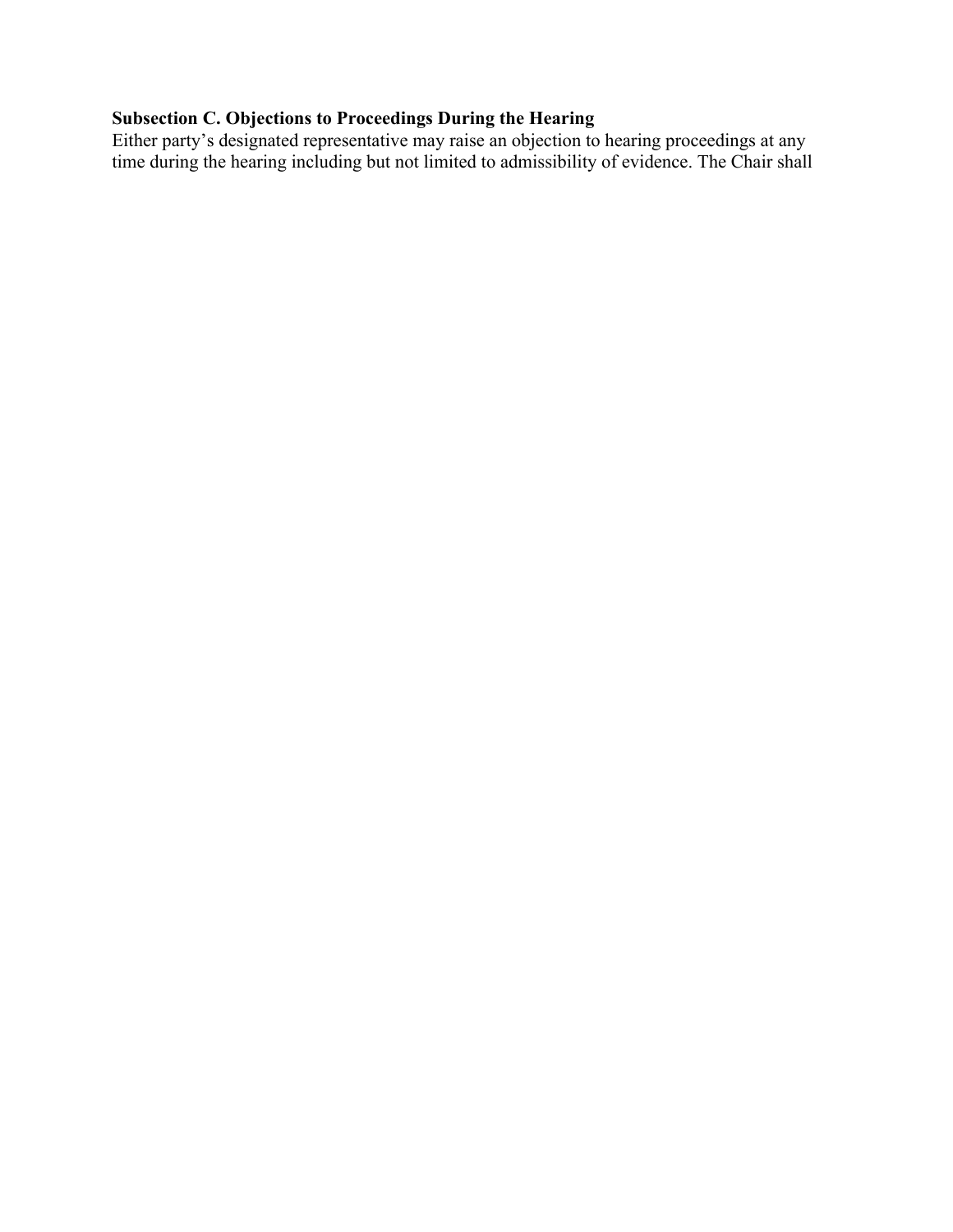rule on any such objections.

## **Subsection D. Quorum for Formal Hearings**

For initial hearings regarding cases not related to the ASUCSD Elections, the Vice Chair and two additional Judicial Board members (selected by the Vice Chair on a case-by-case basis), must be present to conduct a formal hearing.

For appeals of cases not related to the ASUCSD Elections, a majority of the Judicial Board members not involved with the initial hearing must be present to conduct an appeal hearing.

For appeals of decisions made by the Election Committee, the majority of the entire Judicial Board must be present to conduct a formal appeal hearing.

## **Subsection E. Failure of Either Party to Appear**

If the designated representative of the accused party fails to appear to the formal hearing, then the case will be decided based upon the evidence presented at the hearing. If the designated representative of the complainant fails to appear to the formal hearing, then the case will be dismissed.

## **Subsection F. Hearings Open to the Public**

All formal hearings will be open to the public unless requested otherwise by one of the parties. Hearings may only be closed with good cause, including but not limited to the safety of either of the parties. The Chair shall have the final judgment on any such requests.

## **Subsection G. Audio Record of Formal Hearing**

An audio recording of all formal hearings shall be made and maintained by the Clerk.

## **Subsection I. Order of Presentation**

If either party is not their own designated representative, they may only speak as a witness.

The order of presentation for a hearing for cases unrelated to the AS Elections is as follows:

1. Vice Chair introduces case (2 min)

- 2. Designated representative of complainant presents case, including witnesses (7 min)
- 3. Designated representative of accused cross-examines complainant and witnesses (7 min).

4. Designated representative of complainant re-questions any witness concerning issues discussed during cross-examination (5 min)

- 5. Designated representative of accused presents case, including witnesses (7 min)
- 6. Designated representative of complainant cross-examines accused and witnesses (7 min)

7. Designated representative of accused re-questions any witness concerning issues discussed during cross-examination (5 min)

8. Closing statements by designated representative of complainant (3 min)

9. Closing statements by designated representative of accused (3 min)

10. Vice Chair adjourns hearing and the Judicial Board goes into closed deliberations (no more than 45 min)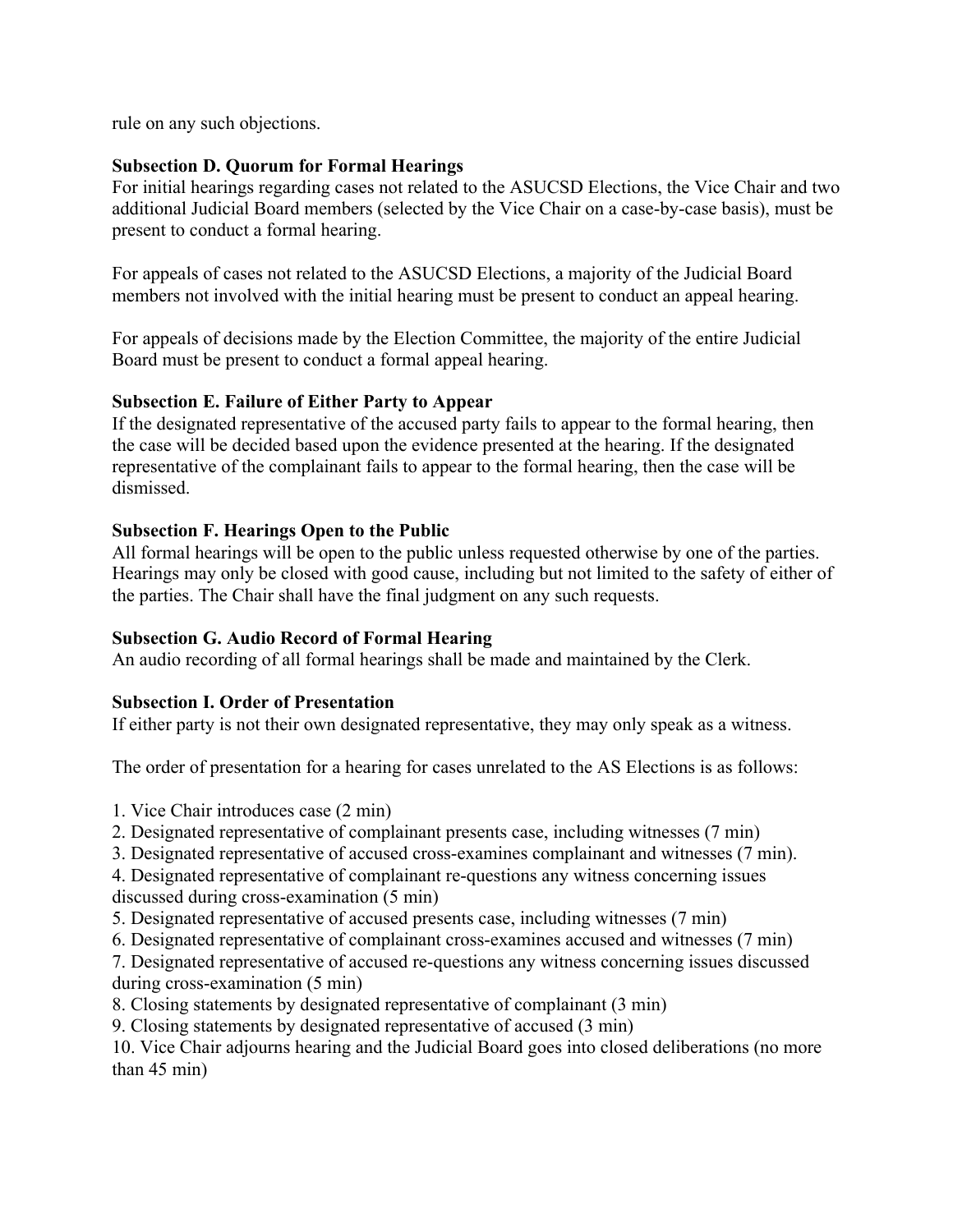The order of presentation for a hearing for appeals of cases related to the AS Elections is as follows:

- 1. Chair of Election Committee introduces case (2 min)
- 2. The Judicial Board will hear statement from the accused party (5 min)
- 3. The Judicial Board asks questions of both the complainant and the accused party (20 min)
- 4. Chair/Vice Chair adjourns hearing and goes into closed deliberations (no more than 45 min)

### **Subsection J. Questioning by the Board During a Hearing**

Any member of the Judicial Board will have the right to ask questions to clarify any testimony at any time.

## **SECTION 7 Decision**

## **Subsection A. Determining the Outcome**

The decision on the grievance will be based on the preponderance of the evidence that was presented at the formal hearing only. All deliberations shall be open only to the membership of the Judicial Board.

The Board will make its decision by majority vote of those members participating in the case.

## **Subsection B. Written Opinions**

The members on the prevailing side shall designate someone to write the Opinion of the Board. The Opinion of the Board must be endorsed by at least a majority of the members on the prevailing side. The Opinion of the Board shall not exceed 500 words.. The Opinion of the Board shall serve as precedent for future cases and controversies.

In delivering a decision and opinion, members must adhere to precedent unless they explicitly reverse themselves or the circumstances are significantly different.

Judicial Board members may use other campus judicial board decisions and federal and state court decisions as an aid in their decision-making, but shall not be required to use those decisions as binding precedent.

#### **Subsection C. Notification and Publication of Decision**

The Opinion of the Board shall be published within one academic day of the formal hearing. All parties to the dispute and the Associated Students Council shall receive a copy of the Opinion of the Board

The official copy of the Opinion of the Board shall bear the signatures of the members who endorse it.. The official opinion shall be filed with the Clerk within one academic day of the formal hearing. All decisions and opinions of the Judicial Board shall be open to the public for viewing.

## **SECTION 8**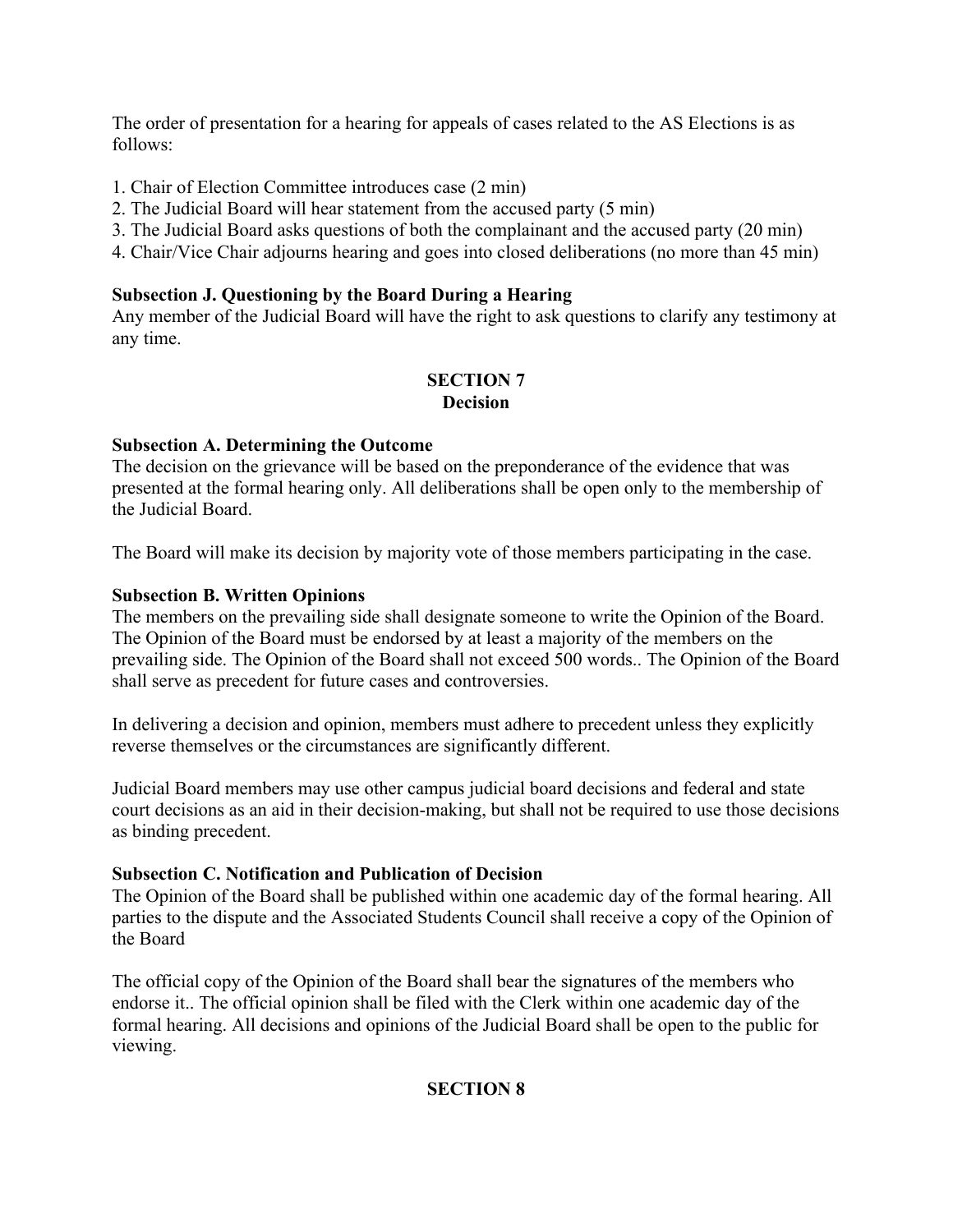## **Appeals**

All decisions of the Election Committee and Judicial Board are intended to be final; however, if extraordinary circumstances arise (see details below), either party may submit a formal written request for an appeal to the Clerk within five academic days of the publication of the official opinions from the initial hearing. The appeal hearing decision is final and no further requests for additional appeals will be permitted.

Extraordinary circumstances include, but are not limited to newly discovered important evidence not known at the time of the hearing; the decision of the Judicial Board is not supported by the findings; misapplication or misinterpretation of the Constitution or rules made pursuant to it; or unfairness in the proceedings including but not limited to the denial of due process that prejudiced the result.

## **Subsection A. Appeals Cases Related to the ASUCSD Elections**

For appeals of rulings made by the Election Committee, the full Judicial Board will participate in the appeals process. The following process will be followed:

1. The AS Judicial Board will hear appeals of rulings made by the Elections Committee. If a Judicial Board member is a candidate or is affiliated with any slate or candidate, they have an opportunity to recuse themselves from the proceedings. If the Judicial Board member refuses to recuse themself, the rest of Judicial Board may dismiss the Judicial Board member affiliated with a slate or candidate by a simple majority vote.

2. A party may appeal a decision of the Election Committee by either:

A. Appealing the sanctions set by the Election Committee

B. Appealing the decision of the Election Committee by demonstrating that the Committee acted in inappropriately. This includes but is not limited to:

(i) a decision rendered by an Election Committee member who is a candidate or who has publicly endorsed a slate or candidate

(ii) evidence of partiality in the election by a member of the Election Committee

3. The Judicial Board shall hear appeal cases only after the Election Committee has issued an initial ruling.

4. The Judicial Board shall decide to hear an appeals case if at least three members vote to hear said case. This decision shall be made within five academic days of its submission.

5. The Judicial Board shall have access to all rulings and recordings by the Election Committee prior to deciding whether or not to hear a case.

- 6. Appeals shall follow the procedure below:
	- A. Chair introduces case (2 min)
	- B. Party filing the appeal explains grounds for appeal (5 min)
	- C. Chair of Election Committee speaks on behalf of the Elections Committee (5 min)